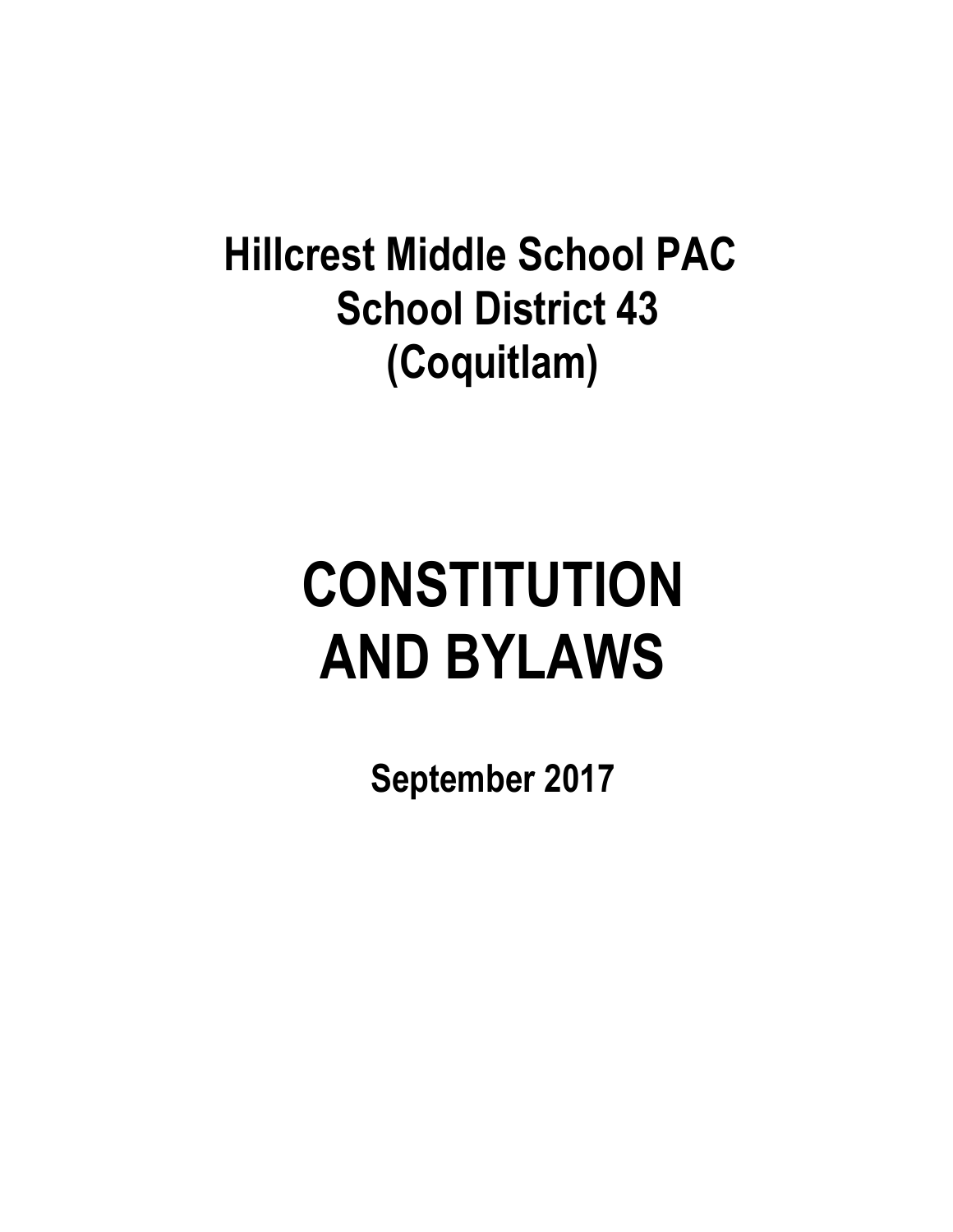#### **CONSTITUTION and BYLAWS of the HILLCREST MIDDLE SCHOOL PARENT ADVISORY COUNCIL**

### **TABLE of CONTENTS**

| <b>SECTION I</b>    | Name                                              | $\mathfrak{Z}$ |
|---------------------|---------------------------------------------------|----------------|
| <b>SECTION II</b>   | <b>Mission Statement</b>                          | 3              |
| <b>SECTION III</b>  | Objectives of the PAC                             | 3              |
| <b>SECTION IV</b>   | Membership                                        | 4              |
| <b>SECTION V</b>    | <b>Dissolution</b>                                | 4              |
| <b>SECTION VI</b>   | Meetings                                          | 5              |
| <b>SECTION VII</b>  | Voting and Quorum                                 | 6              |
| <b>SECTION VIII</b> | <b>Executive Officers</b>                         | $6 - 7$        |
| <b>SECTION IX</b>   | <b>Election of Executive Officers</b>             | 7              |
| <b>SECTION X</b>    | <b>Duties of Executive Officers</b>               | 8              |
| <b>SECTION XI</b>   | <b>Executive Terms of Office</b>                  | 8              |
| <b>SECTION XII</b>  | PAC Representation to the School Planning Council | $9 - 10$       |
| <b>SECTION XIII</b> | Code of Conduct                                   | $10 - 11$      |
| <b>SECTION XIV</b>  | Committees                                        | 11             |
| <b>SECTION XV</b>   | Finances                                          | 12             |
| <b>SECTION XVI</b>  | Fundraising                                       | 13             |
| <b>SECTION XVII</b> | <b>Constitution and Bylaw Amendments</b>          | 14             |
| <b>APPENDIX A</b>   | <b>Duties of Positions</b>                        | $15 - 17$      |
| <b>APPENDIX B</b>   | <b>Other Committees</b>                           | $17 - 18$      |
| <b>APPENDIX C</b>   | <b>Statement of Understanding</b>                 | 19             |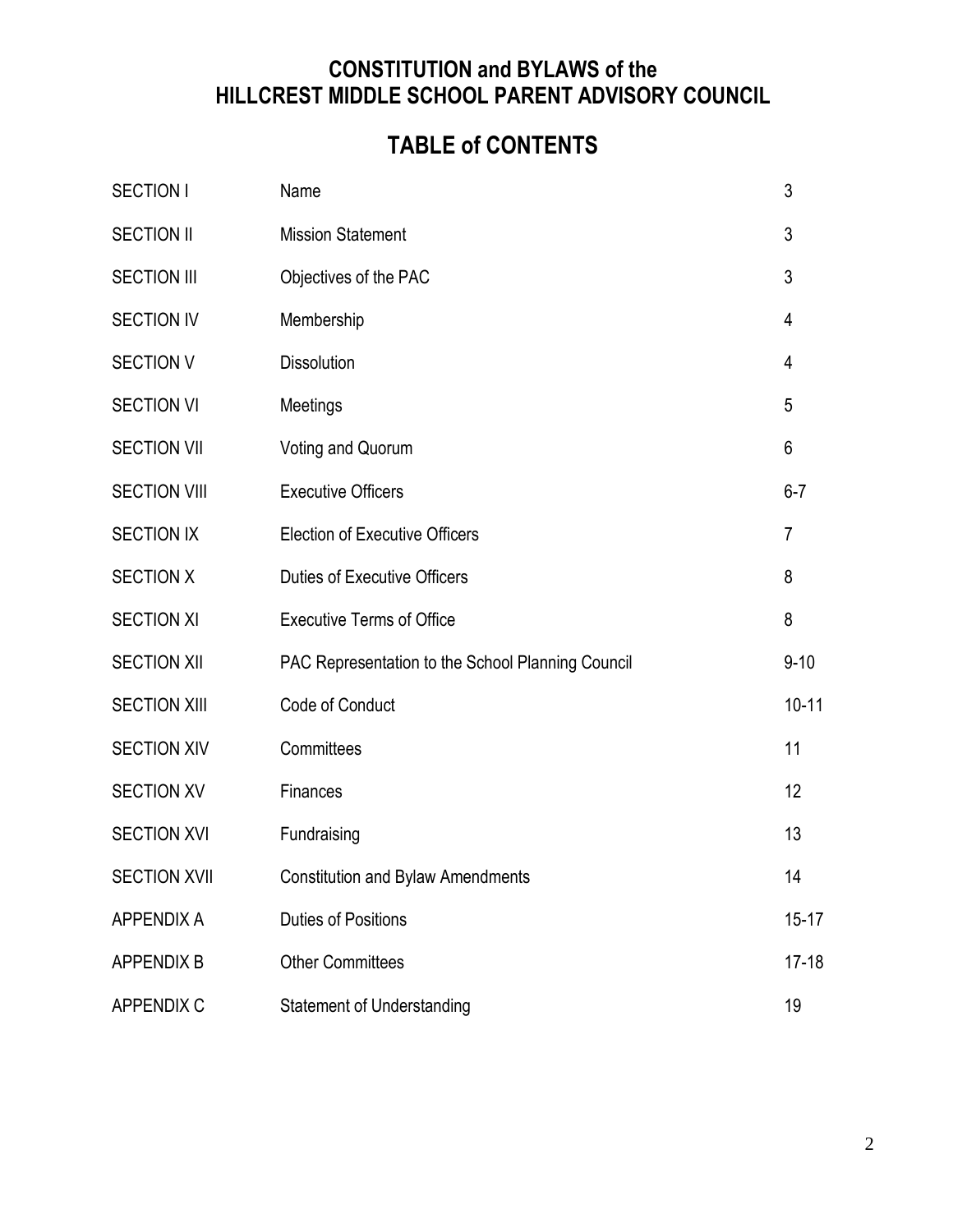#### **CONSTITUTION OF THE HILLCREST MIDDLE SCHOOL PARENT ADVISORY COUNCIL**

#### **SECTION I NAME**

The name of the Association shall be the HILLCREST MIDDLE SCHOOL PARENT ADVISORY COUNCIL, School District 43 (Coquitlam), from now on referred to as the PAC.

The PAC will operate as a non-profit organization with no personal financial benefit and shall conduct business without bias toward race, religion, gender, or politics.

The PAC has been established with the authority granted in Bill 67 - 1989 School Act, Part 2, Section 7 and 8 and Bill 34, the School Amendment Act - 2002.

#### **SECTION II MISSION STATEMENT**

Hillcrest Middle School PAC mission is dedicated to the education and the well-being of our students. The PAC's primary mandate is to promote effective communication between the home and school. The PAC shall encourage parents to participate in meaningful educational activities and decision making, to strengthen the role of families in education and schooling and to foster meaningful parent participation.

#### **SECTION III OBJECTIVES OF THE PAC**

The objectives of the PAC are:

- 1. To support, encourage, and improve the quality of education and the well being of students in Hillcrest Middle School.
- 2. To provide a forum and the opportunity for the membership to openly review and discuss any matter related to the school (e.g. programs, policies, plans and activities) as stipulated in the School Act and to advise the Principal, staff, or other associated organizations of any recommendations.
- 3. To promote effective communication and cooperation between the home and school in providing for the education of children.
- 4. To provide parents with information on how to effectively communicate within the education system and to advocate on behalf of their children at both the School and District levels.
- 5. To initiate fundraising activities only when there is a clearly identified need to provide funds for children to receive an enhanced quality of education in a safe, healthy environment and to generate funds to cover all PAC expenses.
- 6. To affiliate with the District 43 Parent Advisory Council (DPAC) and the British Columbia Confederation of Parent Advisory Councils (BCCPAC).
- 7. To organize PAC activities and events.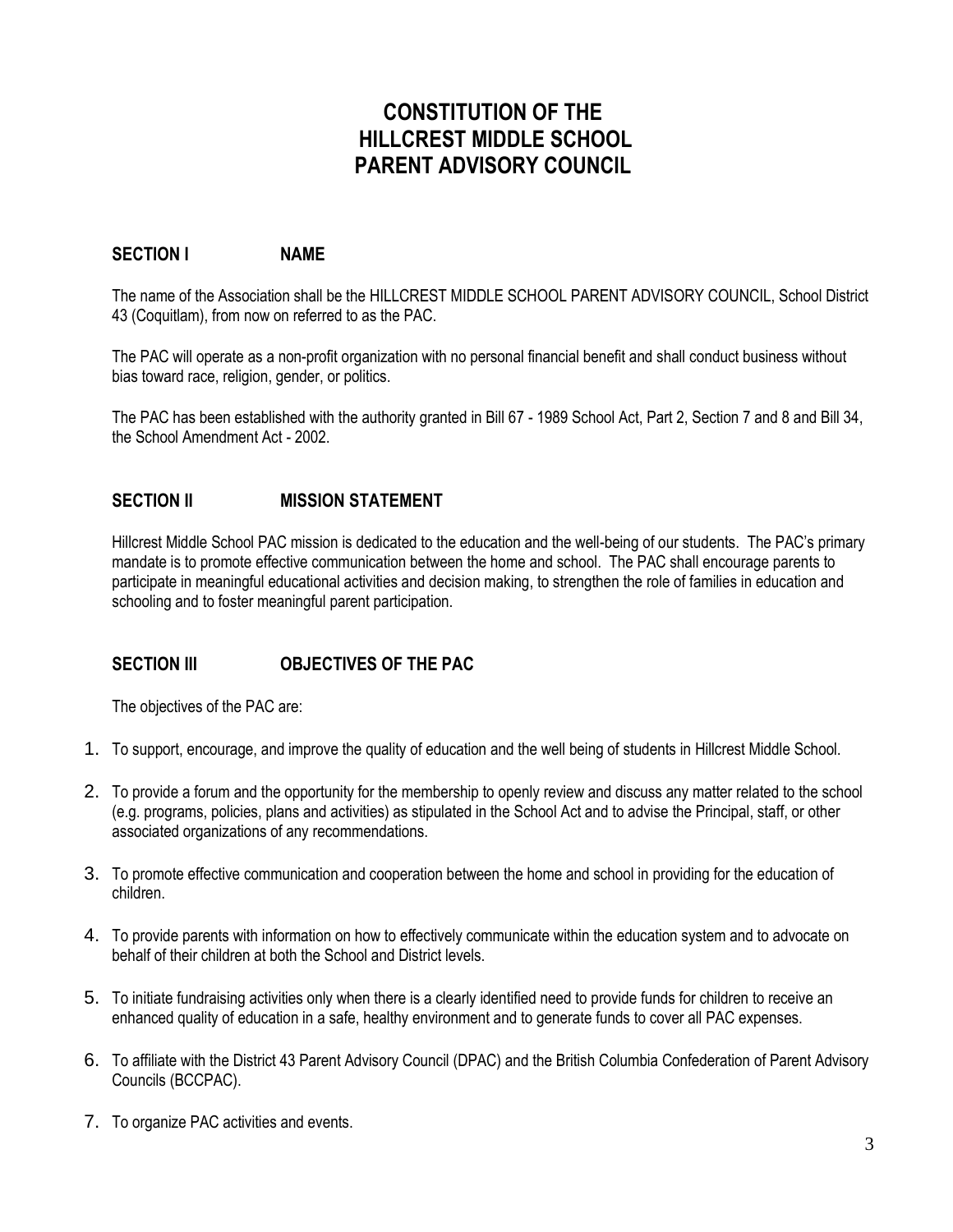#### **SECTION IV MEMBERSHIP**

- 1. All parents and guardians of students in attendance at Hillcrest Middle School have the right to participate at PAC meetings as voting members, recognizing that there is one vote per family (see Voting, Section VII).
- 2. A member should: attend as many meetings as possible; become knowledgeable about the educational programs and services; support the PAC's purposes and objectives.
- 3. Administration, staff (teaching and non-teaching), and students of Hillcrest Middle School may be invited to PAC meetings as non-voting attendees. However, a staff member with a child as a student at this school will be allowed to be a voting member at general meetings of the PAC.
- 4. Members of the community residing in the catchment area of Hillcrest Middle School may also be non-voting members of the PAC, but must apply to the PAC through the school office for inclusion.
- 5. The school will make available to the PAC Chair a list of names of parents / guardians of students and staff if / when it is necessary to decide if a member is eligible to vote.

#### **SECTION V DISSOLUTION**

- 1. In the event of the dissolution of the PAC, the PAC shall pay all outstanding debts and any costs of dissolution. The PAC shall then transfer any remaining funds and assets to another Parent Advisory Council(s) or DPAC within School District 43, Coquitlam, or a charitable organization(s) within British Columbia registered under the provisions of the Income Tax Act (Canada). This shall be determined by the membership at the final general meeting of the PAC.
- 2. In the event of the dissolution of the PAC, all records of the organization shall be placed under the jurisdiction of the District Parent Advisory Council, School District 43, Coquitlam.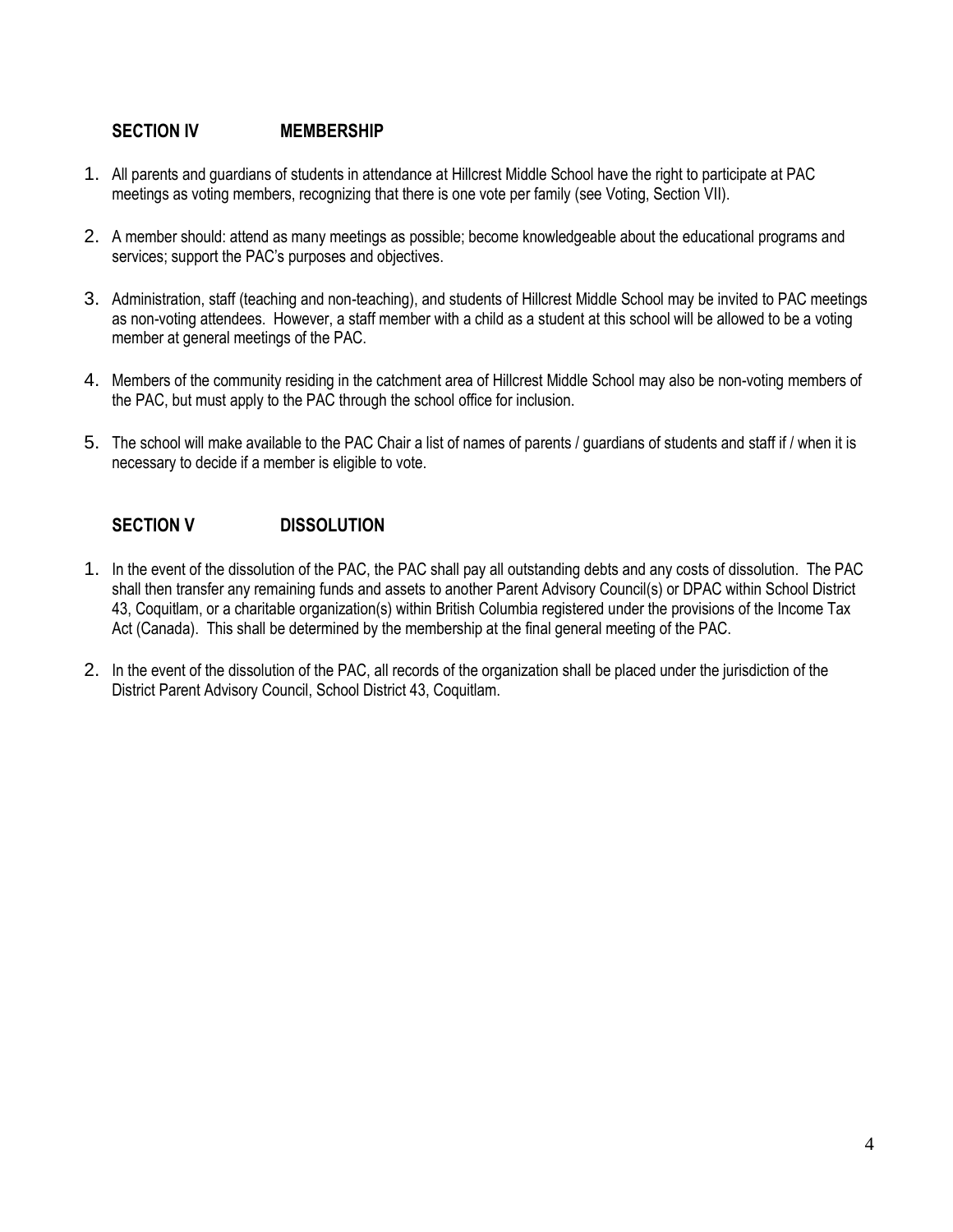#### **BYLAWS OF THE HILLCREST MIDDLE SCHOOL PARENT ADVISORY COUNCIL**

#### **SECTION VI MEETINGS**

- 1. General meetings shall be held as often as necessary, approximately every six weeks, but with a minimum of six meetings during the academic year. Dates for these general meetings will attempt to accommodate as many parent schedules as possible. As of the 2017/18 school year the meetings are held on the third Tuesday of the month, with some exceptions.
- 2. One general meeting will be named the Annual General Meeting and be held in May for the election of PAC officers for the next year. If vacancies remain, a supplementary election should be held in September.
- 3. General meetings are for the purpose of conducting PAC business and discussion of issues as outlined in the Objectives of the PAC, Section III. A PAC meeting will not be a forum for the discussion of individual school personnel, students, parents, or other individual members of the school community.
- 4. All policy and spending decisions, other than operational needs, shall be made at general meetings where all parents, not only the Executive officers, can participate.
- 5. A special meeting is a separate session held at a time different from that of any regular general meeting, and may be convened to consider only one or two items of urgent business. Maximum possible written notice of the meeting date and the agenda item will be provided to parents.
- 6. Executive meetings shall be held as needed during the school year to conduct operational business and provide input for general meeting agendas. Minutes of Executive meetings will be made available to members on request or on the school's website.
- 7. The Chairperson or Chair Designate will prepare agendas after accepting input from other PAC members and the Administration. A meeting is duly called when the agenda has been posted and distributed to the membership.
- 8. Any member wishing to place an item on the agenda of a general meeting shall contact the Chairperson or Chair Designate. The member or their designate is then required to attend the general meeting to present the rationale of that issue to the membership. "New Business" from the general membership can be added to the agenda to be discussed, if time permits, or be tabled to the next meeting.
- 9. Each member entering a meeting shall sign the attendance record so that quorum and their eligibility to vote may be determined and recorded for any audits of PAC records.
- 10. Meetings will be conducted efficiently with fairness to all members.Open discussion is encouraged, but orderly conduct and respect for other points of view is mandatory. Members acting inappropriately will be asked to leave the meeting. If they fail to comply, the meeting shall be adjourned.
- 11. The Principal and staff members of the school are encouraged to attend and report at general meetings as requested by the PAC. The Principal's role is as consultant on school policies and as a liaison between staff, parents and the PAC, and shall yield to the autonomy of the PAC, its Chair and its members at all meetings.
- 12. Guests may be invited to any meeting at the discretion of the Executive to provide information or address agenda items. The guests' speaking time should be short and not dominate the meeting. Consideration shall be given to separate sessions so their talks will not be hurried and parent questions and other PAC agenda items will not be minimized.
- 13. The rules contained in the most recent edition of "Robert's Rules of Order Newly Revised" shall be used by the PAC to resolve any procedural situation, unless they are in conflict with the rules in this Constitution and Bylaws. DPAC may be contacted for clarification and advice.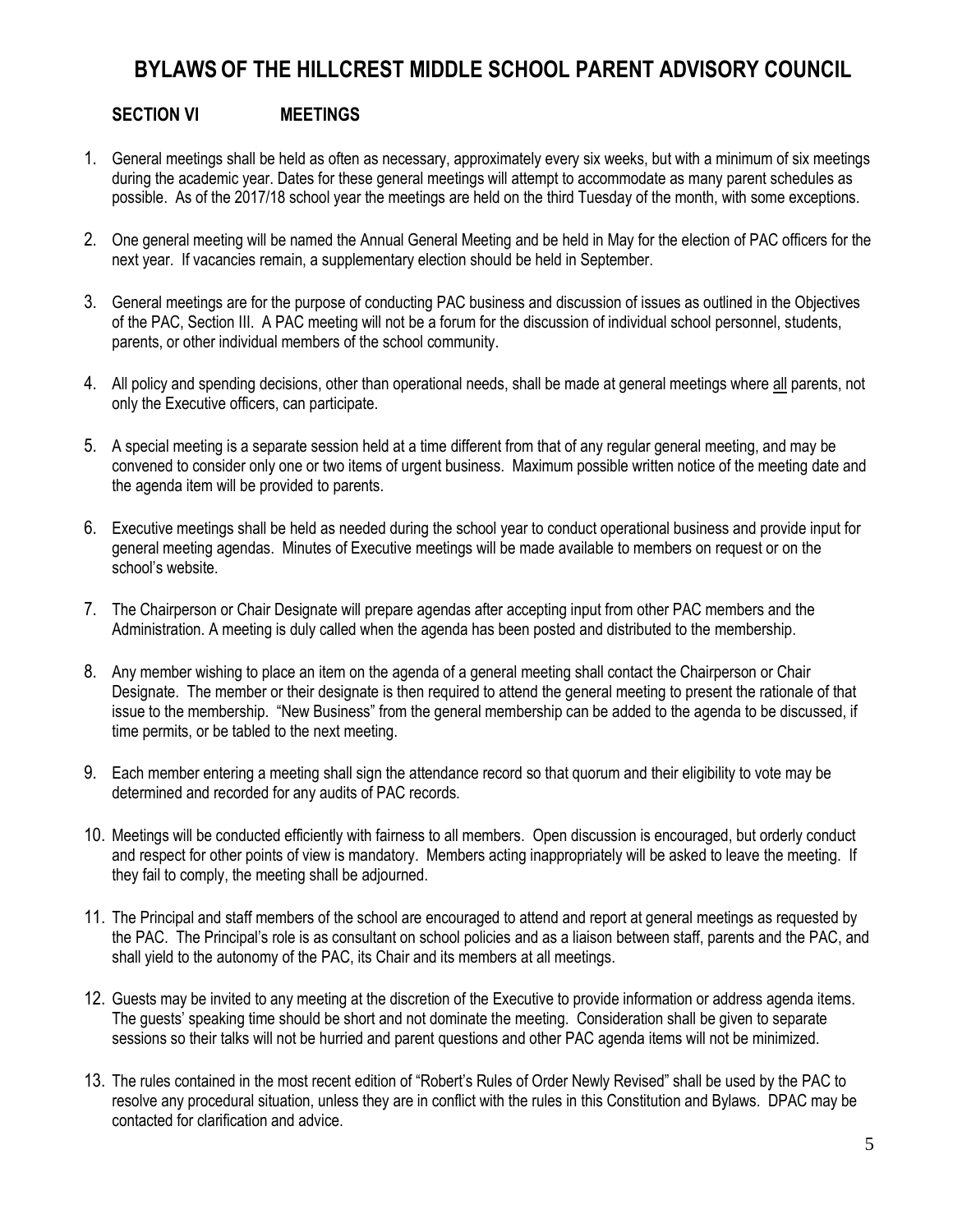#### **SECTION VII VOTING and QUORUM**

- 1. Quorum must be achieved for the conducting of any business or decision making. In the absence of quorum, any business transacted will be null and void.
- 2. At any duly called general or special meeting the number of voting members present shall be a quorum, as long as they out number the non-voting members.
- 3. If the agenda has been provided with less than one week's notice when calling a general or special meeting, a quorum shall be a minimum of 50% of elected Executive officers plus the voting members present, as long as it totals a minimum of seven members.
- 4. For the purposes of Executive meetings and resolutions of the Executive, the quorum shall be two-thirds of the voting positions filled on the Executive.
- 5. At the discretion of the meeting Chair or at the request of any voting member, non voting members and visitors may be asked to leave the meeting room, for closed discussion and voting on any issue. This is essential to the free expression of the voting membership.
- 6. Unless otherwise provided, questions arising at any meeting shall be decided by a simple majority of eligible members actually voting. That is, when votes are tallied there are more votes for (yes) then against (no), with blanks or abstentions not contributing to the total of votes cast. Abstentions do not contribute to a vote as it indicates the member has no opinion.
- 7. The PAC chair protects his or her impartial position by not voting unless it will determine the outcome of a motion or when the vote is by secret ballot.
- 8. In case of a tie vote, the motion shall be lost.
- 9. Voting by members on all matters must be given in person; i.e. voting by proxy shall not be permitted.
- 10. Each family is allowed one consensus vote at PAC meetings. In case of dispute for the family vote, that right shall go to the person legally entitled to custody of the student. In instances of joint legal custody, the person who usually has care and control of the child is entitled to vote.
- 11. Voting shall be done by the show of hands except when a secret ballot is ruled by the Executive or requested by any member at a general meeting.
- 12. When a secret ballot is requested, one blank ballot will be given to each eligible voting member. The Chairperson can vote by ballot. The issue or name(s) of the candidate(s) will be written on each ballot. A "yes" or "no" must be clearly written beside each issue or candidate on the ballot. A blank beside the name or issue indicates an abstention and is therefore not counted.
- 13. When the ballots are counted, two or more filled out ballots folded together are recorded as illegal votes. A marked ballot will be counted if it is folded with a blank ballot.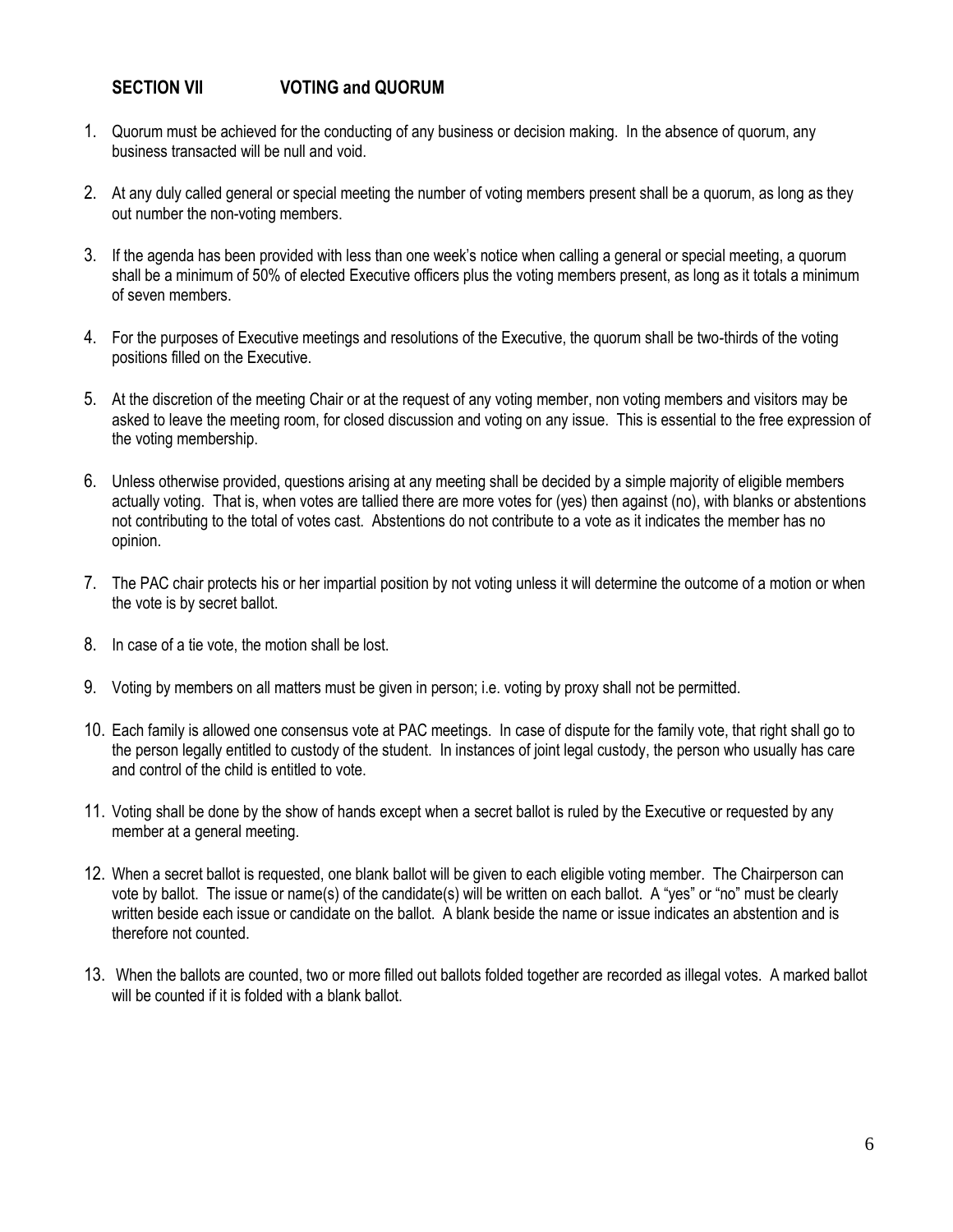#### **SECTION VIII EXECUTIVE OFFICERS**

- 1. The affairs of the PAC shall be managed by a board of elected or appointed officers and the immediate Past Chairperson
- 2. The Executive will be as follows:
	- A. Chairperson
	- B. Vice-Chair
	- C. Treasurer
	- D. Secretary
	- E. District Parent Advisory Council Representative
	- F. Member(s) At Large
	- G. Past Chairperson (if available)
	- H. Standing Committee Chairperson(s)
- 3. The positions of Chairperson, Treasurer, and Secretary are essential to the operation of the PAC and must be filled before any nominations will be accepted for other Executive positions.

#### **SECTION IX ELECTION OF EXECUTIVE OFFICERS**

- 1. The Executive officers shall be elected from the voting members at the Annual General Meeting, except that no employee or elected official of a School District or Ministry of Education shall hold an Executive position.
- 2. Nominations for the offices of the Executive shall be submitted in writing prior to, or shall be taken from the floor at the Annual General Meeting. Any voting member may nominate a voting member for these positions. (Refer Section IV Membership.)
- 3. An absent member can be nominated at the meeting when elections are held if there are justifiable circumstances for the absence. They must however, send written acceptance of nomination for a position to the Chair for reference during the meeting.
- 4. In the event a position on the Executive is vacated during the year, election of a new officer will take place at the next general meeting.
- 5. No person shall hold more than one position on the Executive. If a volunteer does not come forward for a vacant Executive position, no other officer shall assume the duties of that position.
- 6. Any Executive position may be co-chaired or shared with the agreement of the two (2) parties and with the requirement that the two people share one (1) consensus vote at Executive Meetings.
- 7. Elections shall be conducted by the Elections Chairperson, who shall be nominated and elected by the membership at the general meeting prior to the Annual General meeting. In the case of a vacancy during the term, the Elections Chairperson can be selected at the meeting when election of an Executive office is necessitated.
- 8. In the event of more than one volunteer, the election of contested Executive positions shall be done by secret ballot. (Including election of DPAC Representative and School planning council Representatives) The Elections Chairperson shall tally the votes and announce the decision. All election duties must be carried out in full view of the meeting assembly.
- 9. A vote shall be taken to destroy any written ballots.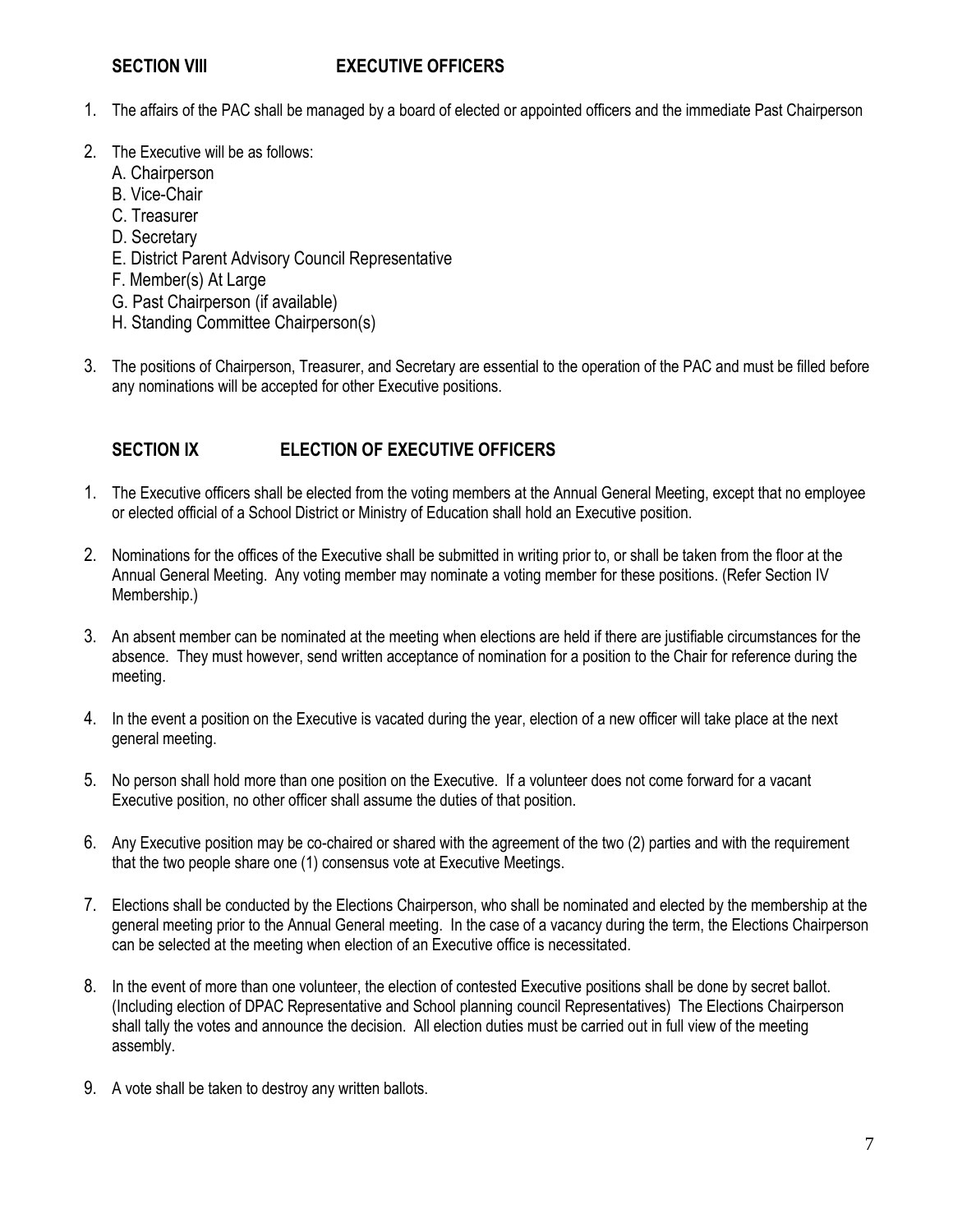#### **SECTION X DUTIES OF THE EXECUTIVE OFFICERS**

- 1. The elected Executive shall consult with, take direction from, and represent all parents of the school. The Executive shall work as a team to ensure PAC purposes are achieved.
- 2. All officers are expected to attend all executive, general, and special meetings, to be familiar with the Constitution and Bylaws, to carry out their duties as described, and to follow the Code of Conduct (Section XIII).
- 3. If an Executive member is unable to attend, they should inform another member of the executive prior to the meeting.
- 4. If there is no elected Vice Chair, the Executive shall elect a "Chair Designate" early in the term from the Executive officers. This person shall convene and preside at PAC meetings when requested to do so by the Chairperson. The "Chair Designate" must always be a voting member that meets Executive eligibility criteria.

#### A. **CHAIRPERSON – for duties refer to Appendix A**

- B. **VICE-CHAIR – for duties refer to Appendix A**
- C. **TREASURER – for duties refer to Appendix A**
- D. **SECRETARY – for duties refer to Appendix A**
- E. **DISTRICT PARENT ADVISORY COUNCIL REPRESENTATIVE – for duties refer to Appendix A**
- F. **MEMBER(S) AT LARGE – for duties refer to Appendix A**
- G. **PAST CHAIRPERSON – for duties refer to Appendix A**
- H. **STANDING COMMITTEE CHAIRPERSON(S) – for duties refer to Appendix A**

#### **SECTION XI EXECUTIVE TERMS OF OFFICE**

- 1. The term of office for an Executive officer shall be two years (commence on July 1 and end on June 30 2 years later) or until their successor is elected. The new Executive shall attend the recommended June Executive meeting to allow for transition between exiting and incoming officers.
- 2. Any elected member of the PAC may serve on the Executive for as many years as he or she is elected, but may not hold any one position for more than two consecutive years, unless there is no one else to fill the vacant position. For purposes of determining eligibility to continue in office under such a provision, an officer who has served more than half a term since elected is considered to have served a full term in that position.
- 3. The past-chairperson shall hold that office for one year.
- 4. The following are grounds for termination of the office of any Executive member:
	- is absent from three consecutive meetings of the Executive or PAC without reason acceptable to the Executive
	- is convicted of a criminal or other serious offence
	- failure to observe the Constitution and Bylaws, purposes, and policies of the PAC
	- failure to abide by the PAC Code of Conduct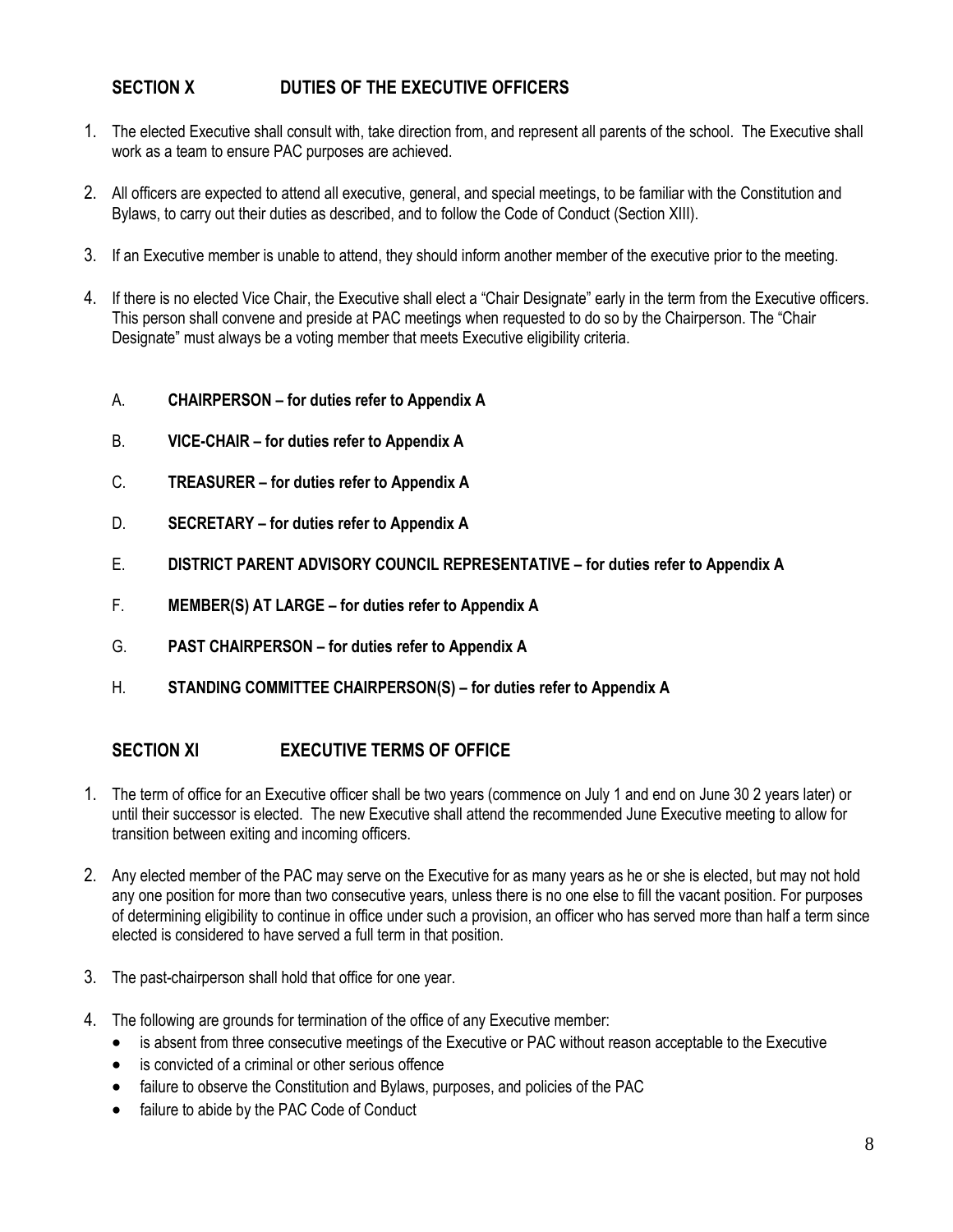#### **SECTION XII PAC REPRESENTATION to the SCHOOL PLANNING COUNCIL (PAC-SPC Rep.)**

#### **In the event of more than three people volunteering, elections will be as follows:**

- 1. Three parent representatives, who are not employees of any school district, shall be elected annually to the School Planning Council from parents or legal guardians of students enrolled in the school.
- 2. One of the representatives must be an elected officer of the Hillcrest Middle School Parent Advisory Council.
- 3. The election of representatives to the School Planning Council is mandated to always be by secret ballot, unless there are less than three members interested in the position.
- 4. A secret ballot is intended to ensure fairness and allow members to exercise their choice privately and without the influence or judgement of others.
- 5. Nominations for PAC representatives to the School Planning Council will be taken from the floor. Members accepting nomination will have previously reviewed the expected duties and conduct of the position.
- 6. An absent member can be nominated at the meeting when PAC-SPC Rep elections are held if there are justifiable circumstances for the absence. They must however, send written acceptance of nomination for a position to the Chair for reference during the meeting.
- 7. The PAC will appoint two members, called "tellers" to distribute, collect, count the ballots and report the vote to the Chair. Tellers should be chosen for accuracy and dependability and have the confidence of the membership.
- 8. The election will require at least two ballots.
- 9. It is possible that a ballot may not elect any candidates, and further balloting is required.
- 10. The first ballot will include only the name(s) of Executive officers who have accepted nomination.
- 11. When the PAC Executive SPC representative has been elected, nominations for the other two representatives will be taken. Unsuccessful candidates from the PAC Executive SPC election can stand again.
- 12. When all balloting is completed, a motion will be made to destroy the ballots.

#### **Voting:**

- 1. One blank ballot will be given to each eligible voting member. The Chair can vote by ballot and nominated members can vote for themselves.
- 2. The name(s) of the candidate(s) will be written by the member onto the ballot. If a name is incorrectly written, it should still be counted if the voter's intention is clear.
- 3. The member will write a "yes" or "no" beside each of the candidate names on the ballot. A blank beside the name indicates an abstention and is therefore not counted within the vote tally.
- 4. When the tellers collect and count the ballots, two or more filled out ballots folded together are recorded as illegal votes. A filled out ballot will be counted if it is folded with a blank ballot.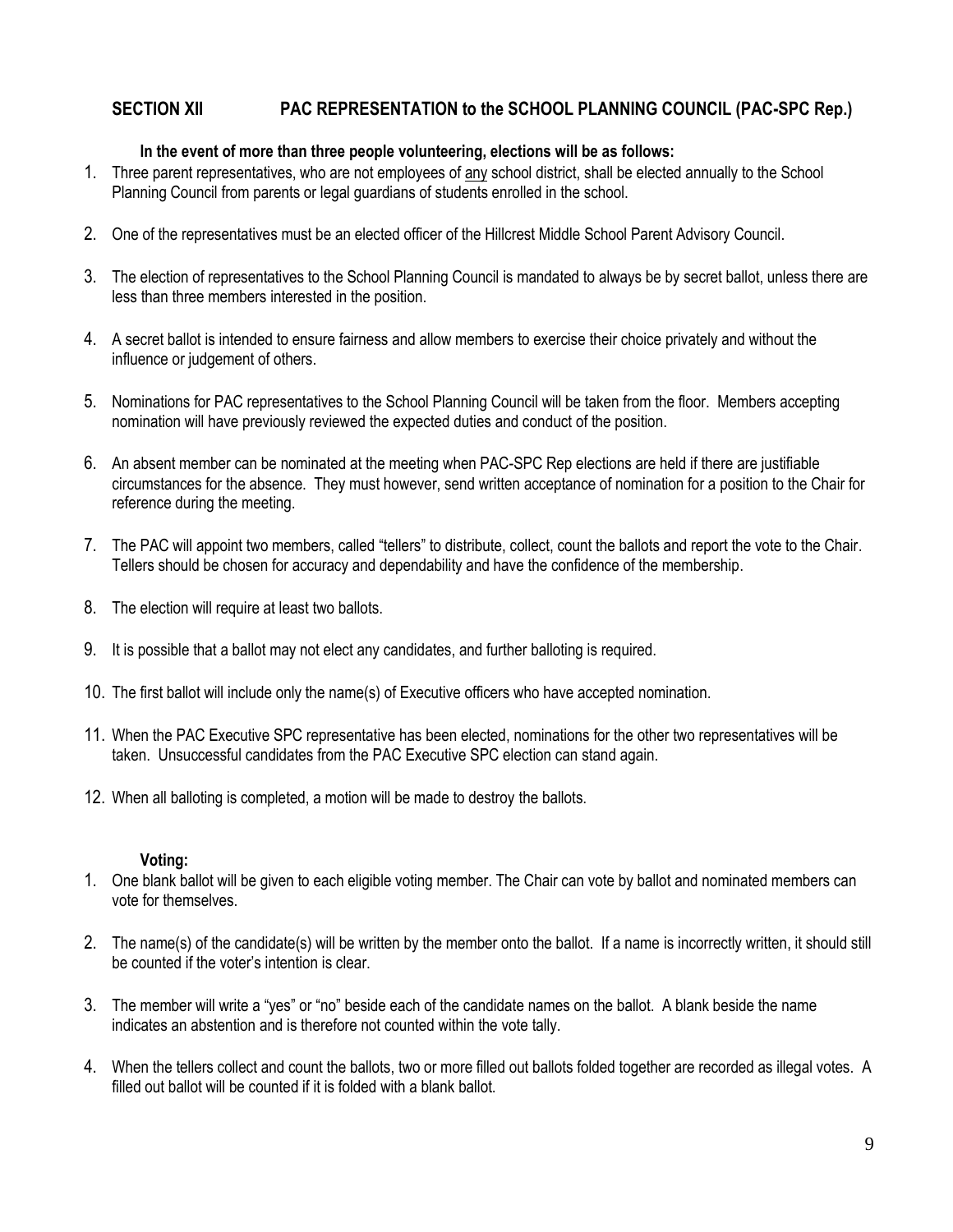- 5. All candidates can be marked "no" and the ballot is still legal and shall be counted.
- 6. Only one "yes" can be recorded on the ballot for PAC Executive SPC representative. The rest of the candidates must be marked "no". More than one "yes" will make the ballot void.
- 7. On the ballot for the other two PAC-SPC representatives, only two "yes" votes can be written on any ballot, more than two "yes" votes will make that ballot void.
- 8. A simple majority of members actually voting is required for elections. That is, when votes are tallied there are more votes for (yes) then against (no), with blanks or abstentions not contributing to the total of votes cast.
- 9. A majority vote is required for election and as a minimum will be 50% plus one of legal ballots cast.
- 10. If there is no majority of "yes" votes over "no" votes for any candidate, then the election has failed and the Chair announces "no election". New nominations are taken and another secret ballot held.
- 11. The Tellers' report should follow this form:

| Tellers' Report                                                                                                                             |  |
|---------------------------------------------------------------------------------------------------------------------------------------------|--|
|                                                                                                                                             |  |
|                                                                                                                                             |  |
|                                                                                                                                             |  |
|                                                                                                                                             |  |
|                                                                                                                                             |  |
| Illegal Votes                                                                                                                               |  |
| One ballot containing two for Candidate C folded together, rejected1<br>One ballot containing two "yes" votes for Executive SPC, rejected 1 |  |

12. When balloting for the PAC Executive SPC representative, the highest majority number will be elected; for the ballot of the two other PAC-SPC reps, the two highest majority numbers will be elected.

#### **Terms of Office:**

The term of office for PAC School Planning Council representatives shall be for one year or until their successor is elected.

#### **Duties:**

- The PAC School Planning Council representatives shall:
- 1. strive to be informed about issues facing school planning councils
- 2. take direction from the general PAC membership and act in the best interests of parents and students
- 3. attend all SPC meetings to represent and speak on behalf of the PAC
- 4. report back to the PAC at general meetings, but not disclose information designated as confidential
- 5. communicate only reliable information
- 6. conduct SPC business in a collaborative and respectful manner and abide by the rulings of the Chairperson
- 7. work to ensure that issues are resolved by due process
- 8. be bound by the PAC Code of Conduct

#### **SECTION XIII CODE OF CONDUCT**

- 1. The Hillcrest Middle School Parent Advisory Council is not a forum for the discussion of individual school personnel, students, parents, or other individual members of the school community. Open discussion is encouraged, but orderly conduct and respect for alternate points of view is mandatory for all members.
- 2. ALL members must refrain from discussing, influencing and voting upon any matter before the PAC in which they or their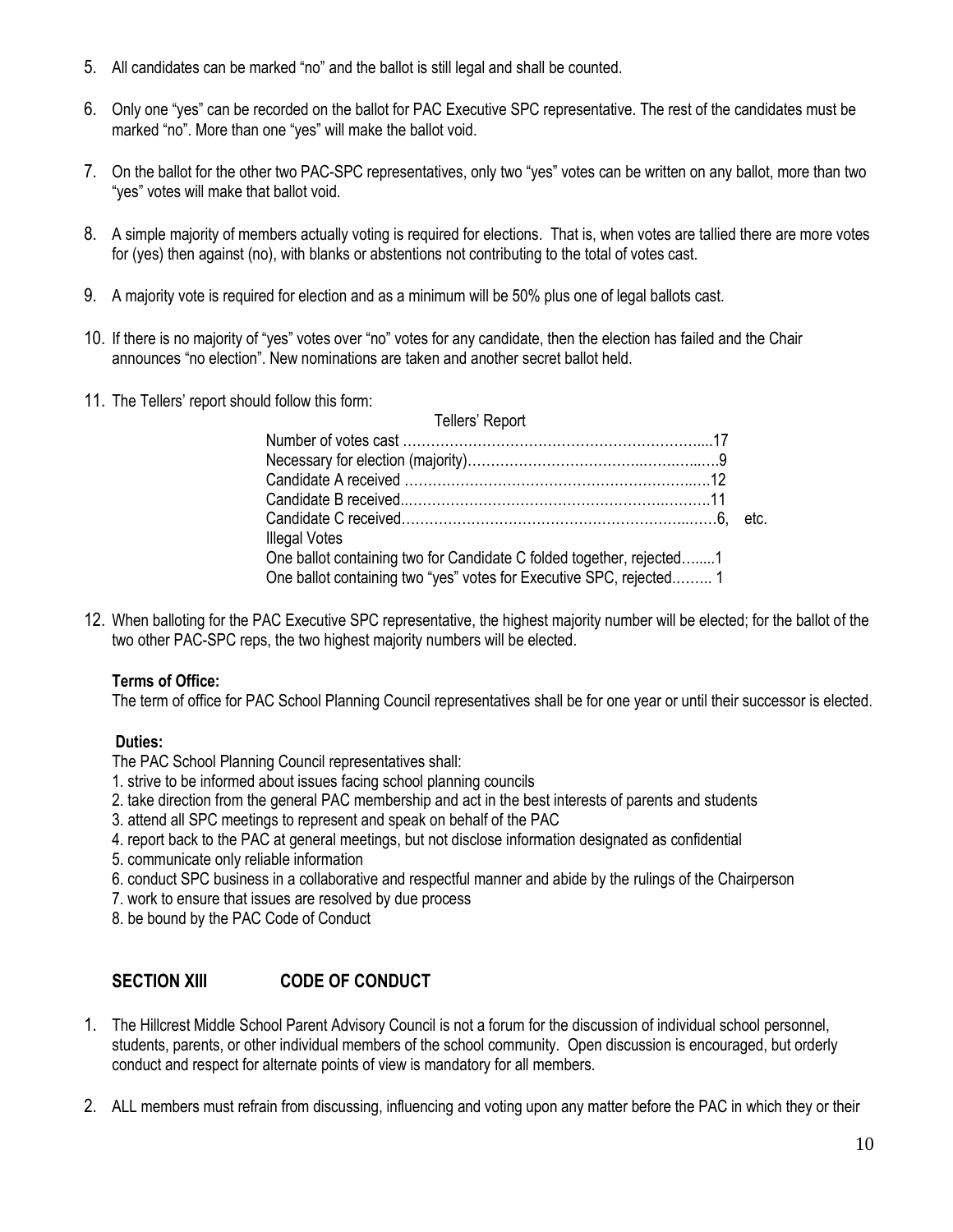families have a pecuniary (financial) interest and are therefore in a conflict of interest. A concern raised by any member regarding a conflict of interest or a perceived bias of another member(s) shall be referred to a Conflict and Bias Committee for a ruling should the member in question not voluntarily step aside.

- 3. An Executive member who is approached with a concern relating to an individual is in a privileged position and must treat such discussion with discretion, protecting the confidentiality of the people involved.
- 4. A parent or guardian who accepts a position as a PAC Executive Member or as an SPC Representative:
	- a) upholds the Constitution and Bylaws, policies and procedures of the PAC
	- b) performs duties with honesty and integrity and meets agreed upon deadlines on projects
	- c) works to ensure that the well being of students is the primary focus of all decisions
	- d) respects the rights of all individuals
	- e) takes direction from the members, ensuring that representation processes are in place
	- f) encourages, supports, and provides information to parents and students with individual concerns on how to advocate on their own behalf
	- g) works to ensure that issues are resolved through the appropriate process
	- h) strives to be informed and only passes on information that is reliable and correct
	- i) respects all confidential information
	- j) supports public education
- 5. Breaching the Code of Conduct or Section XI, Part 3 may be cause for removal of an Executive officer. This would be done as a motion to *rescind* their election and it may be carried out by:
	- a two-thirds vote of the PAC Executive attended by 3/4 of the Executive (excluding the executive member in question). The Executive member in question shall receive 7 days written notice of the motion prior to the meeting. OR
	- a majority vote of voting members at a duly called general meeting, where the notice of the intent of the motion has been presented in the agenda.
- 6. All correspondence with external parties must be conducted using Hillcrest Middle School's mailing address as the primary point of contact. Email correspondence must be preserved and should be submitted to the Hillcrest PAC as deemed necessary.
- 7. Each executive, committee member and representative must sign the Statement of Understanding (See Appendix C).

#### **SECTION XIV COMMITTEES**

- 1. Standing and ad hoc committees shall be formed as necessary by the Chairperson in consultation with the Executive or as directed by the majority of the membership at a general meeting.
- 2. Recommended that a Conflict and Bias Committee be convened at the beginning of the term, ready to be called on when necessary.

#### **Conflict and Bias Committee**

- shall meet as needed to review circumstances where a member or Executive officer is questioned regarding their involvement on an issue being in a conflict of interest, a possible position of bias or a breach of the Code of Conduct.
- shall rule if the member or Executive officer must refrain from participation on the issue as per the Bylaws. The ruling must NOT be made on a personal basis, but solely on whether the member is compromised by association, employment or conduct.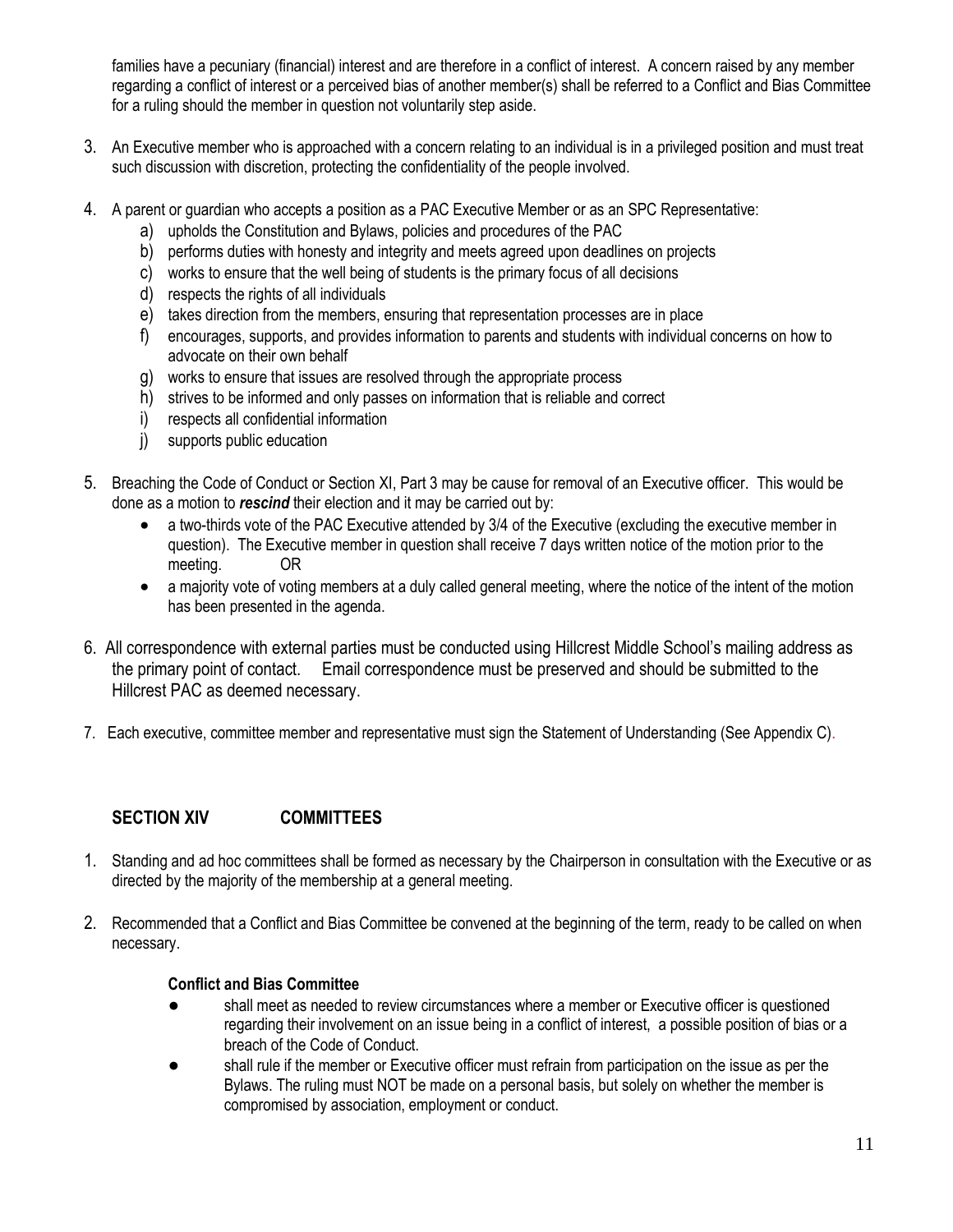- shall be comprised of three members, who are not employed or elected officials of any School District or the Ministry of Education, and by association or employment are clearly free of conflict of interest or perceived bias in relation to the issue of contention.
- 3. An ad hoc Nominating Committee shall be appointed annually before the Annual General Meeting in preparation for the election of a new Executive.
- 4. Committees are fully responsible to the Executive and membership.
	- 5. Other committees may be struck.

#### **SECTION XV FINANCES**

- 1. A proposed budget should be drawn up by the Chairperson/ Executive and be modified and approved by the membership at the final general meeting of the year. A new budget must be approved before the old one expires.
- 2. All funds of the organization will be on deposit in a bank or financial establishment registered under the Bank Act in appropriate account(s) for Hillcrest Middle School Parent Advisory Council.
- 3. The Treasurer is authorized to collect and disperse monies as directed by the members as expressed at executive and general meetings. Monies submitted shall be requested in the form of cheques made out to Hillcrest Middle PAC. Two members (one shall be Executive) must verify and account for monies collected from events or fundraising. ALL monies raised by the PAC must be deposited promptly in a PAC account before being dispersed so that proper records are maintained; and, where possible, bank deposits will be made by a member of the PAC executive, independent of the treasurer.
- 4. There shall be three signing officers for banking and legal documents. This shall be the PAC Chairperson, the Treasurer and one other Executive officer as decided by the Executive. The bank statements and related cheques are to be independently reviewed (by someone on the PAC, other than the Treasurer) on a monthly basis.
- 5. All money paid out from the PAC will be as a cheque on receipt of a detailed invoice or receipt. Signing officers must never sign a cheque where the "payee" is left blank, and a signing officer must never be a signatory on a cheque to themselves, even for an approved expense. All issued cheques must bear the signatures of two of the three authorized signatories.
- 6. The general membership must approve all expenditures by Executive or Committee Members over their budget. Preferably this should occur at a general meeting if one is held prior to that expenditure being made. If this is not possible, an expense up to 10% of the budgeted amount or \$200 dollars, whichever is lesser, can be approved by the Executive. The PAC is not obligated to reimburse individuals who exceed these guidelines without prior approval.
- 7. Expenditures for operations of the PAC may be approved at Executive meetings. All proposed expenditures on capital, school events, or items / services for the school will be first presented to the Executive, and then must be approved by a majority at a general meeting.
- 8. The Treasurer will prepare a cheque for any submitted and approved expense within 30 days of the submission of the expense. Funds for expenses will not be paid in advance, and the PAC is no obligated to reimburse individuals who have not received prior approval for any expenditure.
- 9. The Treasurer will submit a written financial report as detailed in Section X, Part C*,* (Treasurer), at each general meeting. The financial reports are to be independently reviewed and cross-referenced against the banking statements on a monthly basis. The Treasurer will submit a complete annual statement at the first general meeting after the end of the PAC's fiscal year (June 30).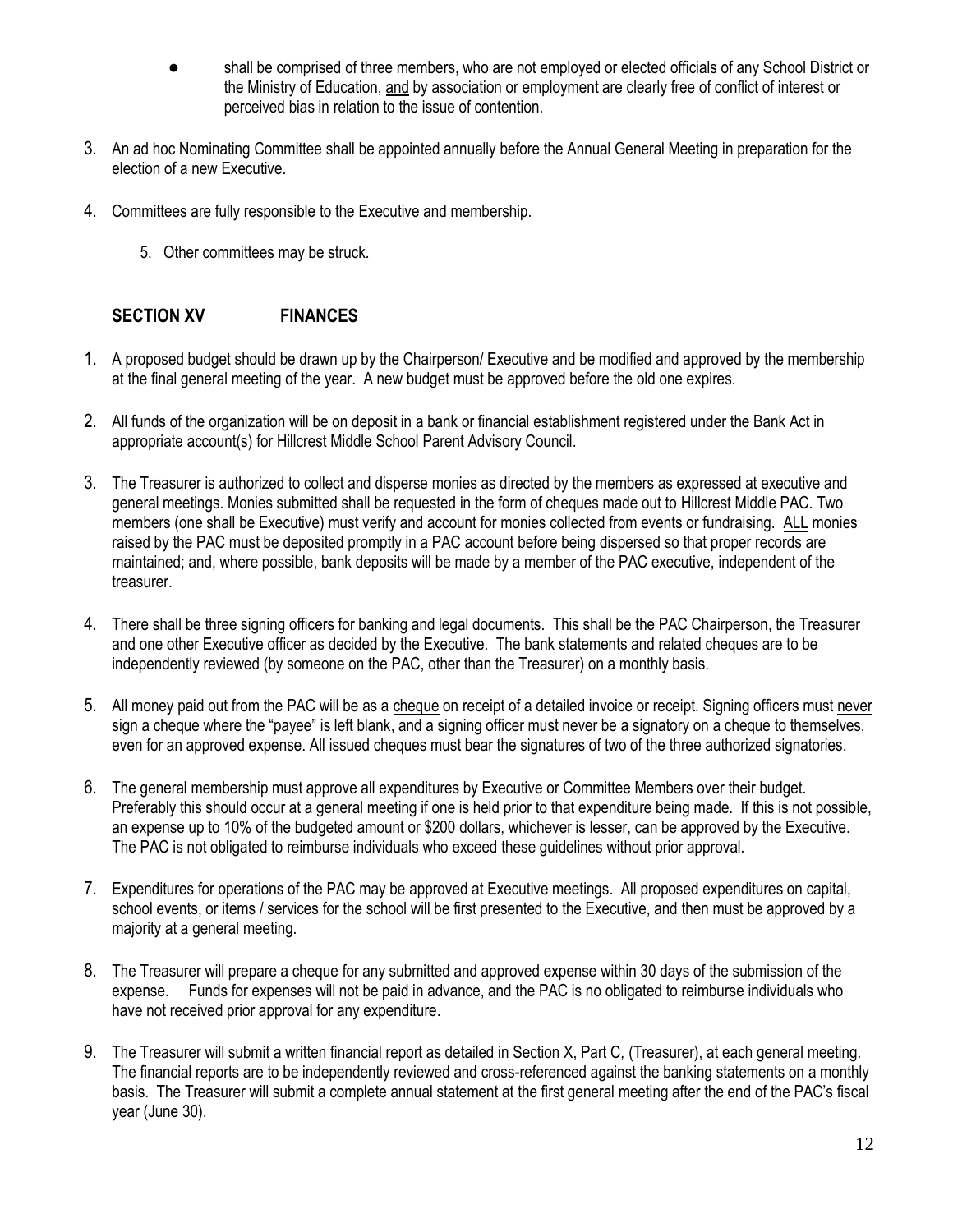- 10. A review or audit of the accounts must be done at the end of each fiscal year. A review or audit is also mandatory at the change of Treasurer. Audit for this purpose refers to an independent review and verification of all records during the period under review, i.e. budget year.
- 11. All financial records are the legal property of the PAC and must be kept for a minimum period of seven years and turned over to the Executive on demand. Any member who makes such arrangements with the Treasurer can view financial records at the school.
- 12. Must ensure current regulations for use of gaming funds are met. Must ensure applications and reports to Gaming Commission are submitted within stated deadlines, and all such documents must contain contact information of the responsible executives, as well as the Hillcrest Middle School PAC address.

#### **SECTION XVI FUNDRAISING**

- 1. Fundraising activities will be undertaken only when there is a clearly identified need agreed upon by PAC. Funds raised should be dedicated to providing the most, and ideally lasting, benefit for the greatest number of students as decided by the parents. Fundraising activities should not become, nor be viewed as, the most significant contribution the PAC makes to the school.
- 2. It shall be stated to the membership how the proceeds of any fundraiser will be directed.
- 3. Fundraising by the PAC will be undertaken in consultation with school administration and the approval of the membership.
- 4. Fundraising must be sensitive to the fundraising of other groups within the community and resources of their own parent community.
- 5. No member or their family shall benefit financially from fundraising at the school.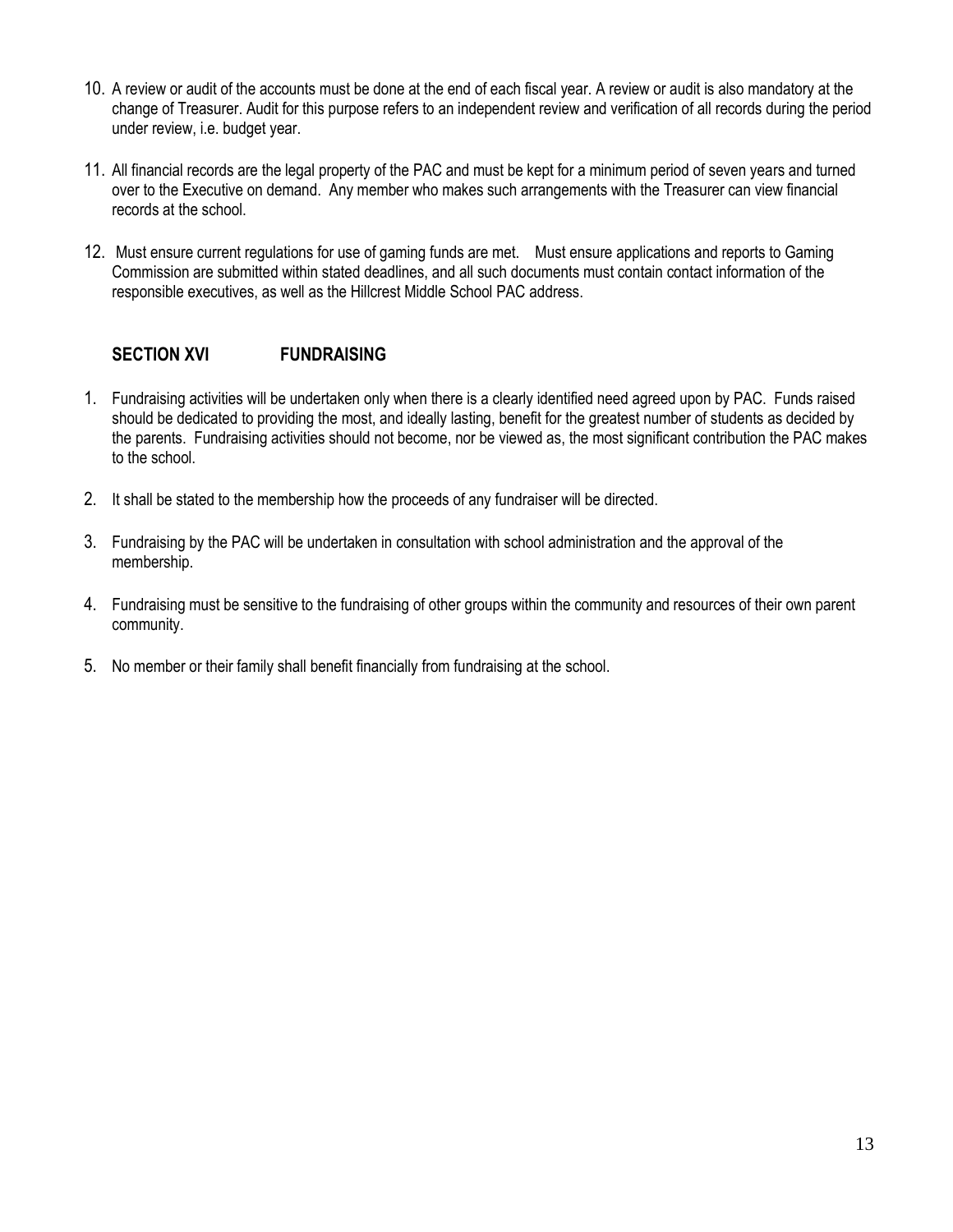#### **SECTION XVII CONSTITUTION AND BYLAW AMENDMENTS**

1. Amendments to the Constitution and Bylaws of Hillcrest Middle School Parent Advisory Council may be made at any general or special meeting of the PAC with a proper quorum, notification, and voting majority.

2. Written notice of proposed amendments must be given to members of the Executive at least fourteen (14) days prior to presentation at a meeting.

3. Written notice of proposed amendments must be given to members of the PAC at least ten (10) days prior to presentation at a meeting.

4. A two-thirds (2/3) majority vote by eligible voting members is needed to amend the Bylaws.

5. A three-quarters (3/4) majority by eligible voting members is required to amend any part of the Constitution.

Adopted by the Membership at the General Meeting held \_\_\_\_\_\_\_\_\_\_\_\_\_\_\_\_\_\_\_\_\_\_\_\_\_, \_\_\_\_\_\_\_

PAC Chairperson PAC Executive – Position:

Date \_\_\_\_\_\_\_\_\_\_\_\_\_\_\_\_\_\_\_\_

\_\_\_\_\_\_\_\_\_\_\_\_\_\_\_\_\_\_\_\_\_\_\_\_\_\_ \_\_\_\_\_\_\_\_\_\_\_\_\_\_\_\_\_\_\_\_\_\_\_\_\_\_\_\_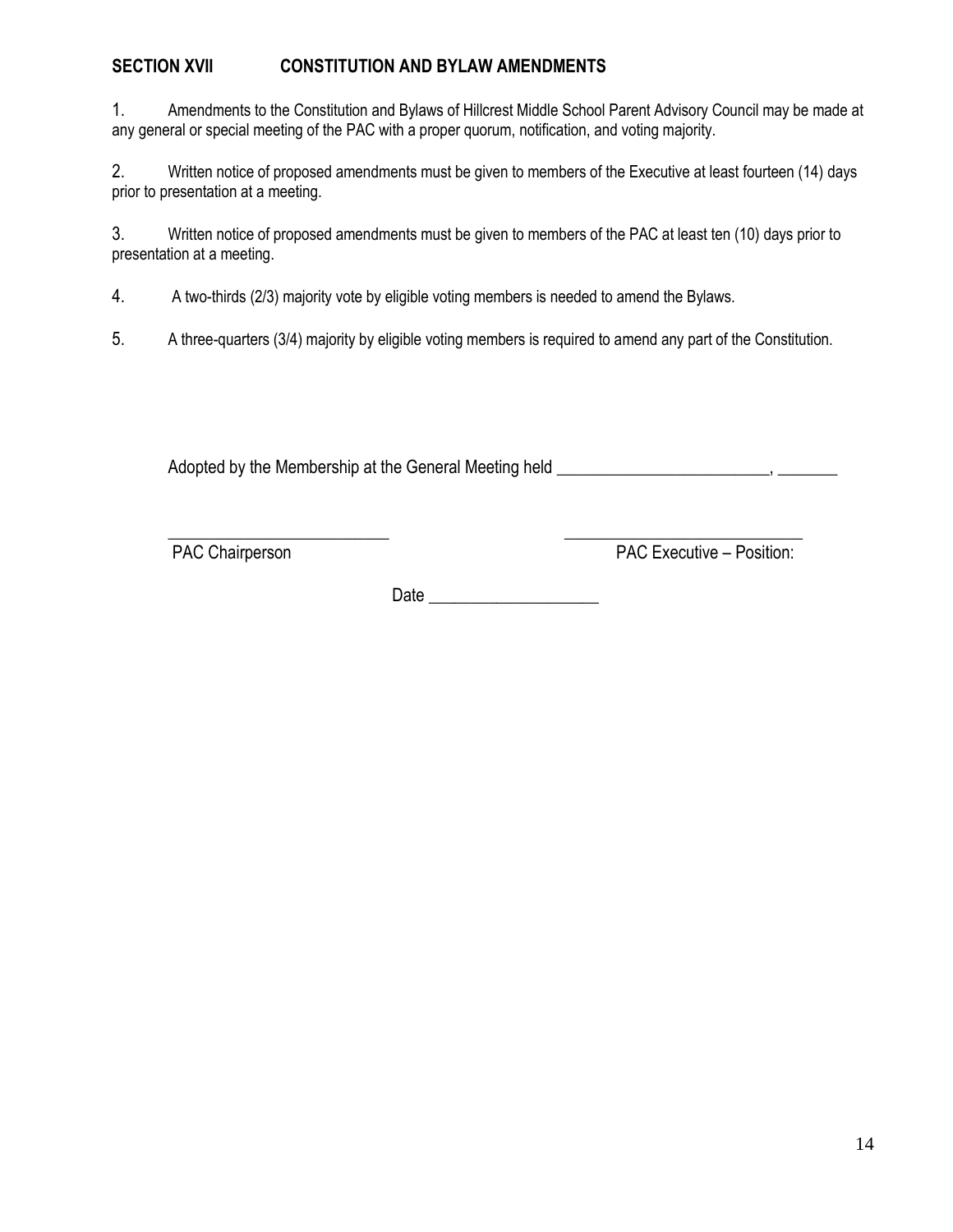#### **APPENDIX A DUTIES OF POSITIONS**

#### **Executive Positions**

#### **A. CHAIRPERSON**

- shall convene and preside at all executive, general and special meetings or notify the Chair Designate to assume this duty as necessary
- shall be familiar with and follow the Constitution and Bylaws
- shall ensure that an agenda is prepared and distributed following the Bylaws
- shall ensure a quorum is present before calling a meeting to order
- shall oversee committees when authorized to do so by the Executive or membership and be an exofficio member to all committees except the Nominating Committee
- shall be the official spokesperson and representative for the PAC, always acting on behalf of the majority of members and not personally
- shall be a signing officer
- shall have primary responsibility for review of budget documents, bank statements, funding applications and report submissions
- shall review minutes before they are posted to the school website by the principal
- shall liaise between the PAC and the principal, including: memos to be attached to school newsletters, meeting when required,
- shall respond to parents concerns when necessary
- shall manage PAC email correspondence (this can be delegated or shared), including: PAC memos to school community
- shall maintain contact with PAC committees, but does not need to actually be involved with running the committees nor with the events or programs those committees are organizing

#### **B. VICE-CHAIR**

- shall assume the responsibilities of the chairperson in their absence.
- shall maintain PAC bulletin board
- shall photocopy and distribute PAC notices as required
- shall accept extra duties as required

#### **C. TREASURER**

- shall have a demonstrated ability and/or understanding of bookkeeping procedures
- shall keep an accurate and current record of all receipts and expenditures of the PAC. Bank statements must be reconciled monthly and made available for review as requested
- shall assess all financial undertakings to ensure they are within the annual budget
- shall ensure expenditures have the proper authorization and are backed by detailed receipts and invoices
- shall prepare a written financial report for presentation at each PAC meeting; this shall include the total balance on hand in all accounts at the beginning of the period covered by the report and all credits to and disbursements from the accounts, balance of funds on hand and outstanding accounts receivable and payable, and the net surplus or deficit
- shall be responsible for issuing receipts and the prompt deposit of all monies paid to the PAC. Also refer to Section XV, Finances
- shall be a signing officer
- shall ensure all bills are paid promptly
- shall draft an annual budget with the assistance of the PAC Chairperson
- shall maintain all financial records in an orderly fashion as stipulated by BCCPAC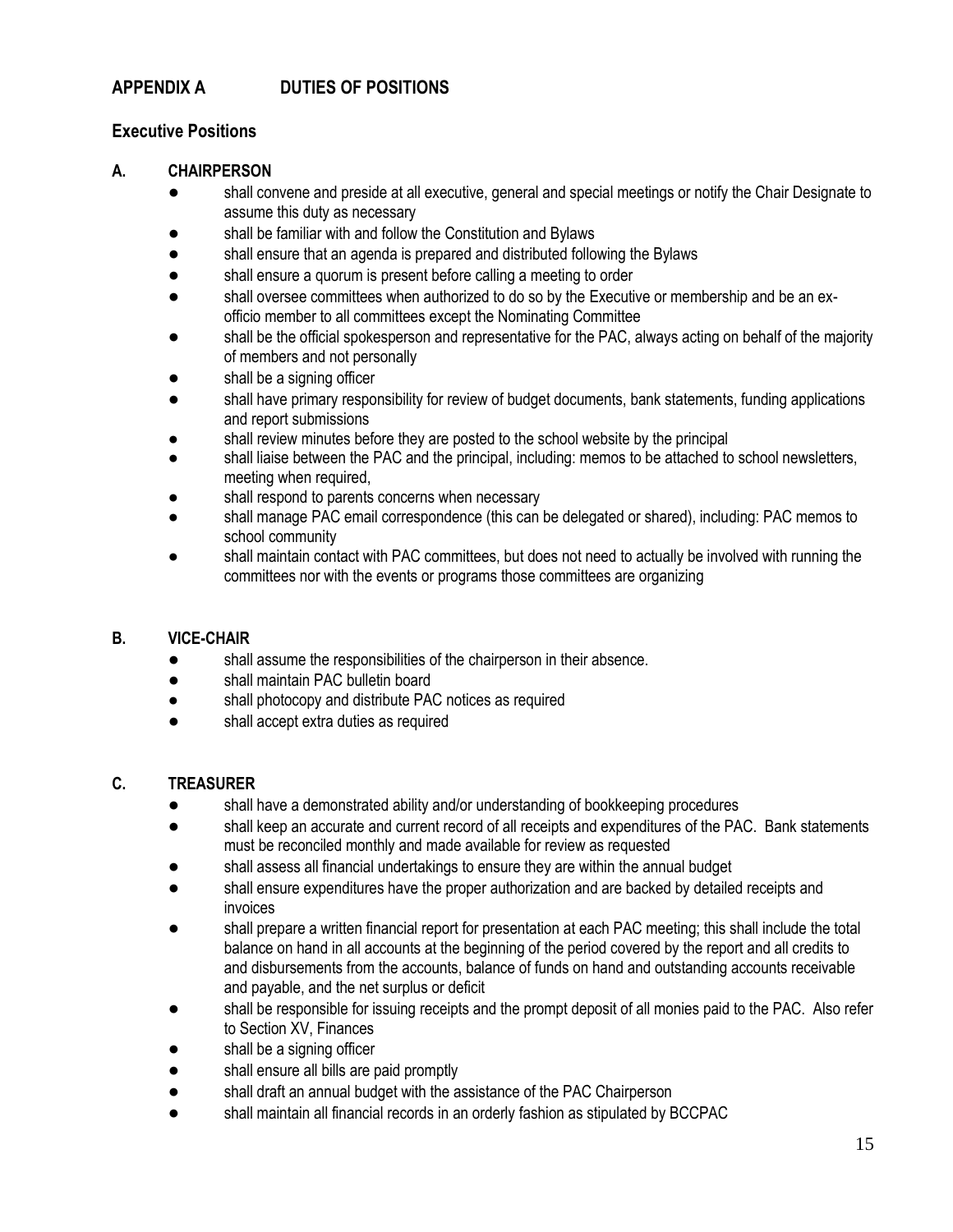#### **D. SECRETARY**

- shall record the minutes of all executive, general and special meetings
- shall prepare within two weeks of any meeting, complete minutes and ensure their distribution
- shall file the original copy of the minutes in the official PAC record binder
- shall issue and receive correspondence on behalf of the PAC
- shall keep a current copy of the Constitution and Bylaws and submit updated copies to the DPAC office for safe keeping and reference
- shall ensure safe keeping of all records of the PAC
- shall create a distribute a newsletter from PAC to parents, at least 4 times a year
- shall keep a complete and current inventory, including location, of all PAC assets
- shall manage social media, if applicable

#### **E. DISTRICT PARENT ADVISORY COUNCIL REPRESENTATIVE**

- shall attend DPAC meetings or designate another elected officer of the PAC who attends on their behalf
- shall report to the PAC regarding issues discussed
- shall seek input from the PAC for presentation at DPAC meetings
- shall vote the PAC's wishes at DPAC meetings

#### **F**. **PAST CHAIRPERSON**

- shall help smooth transition between Chairpersons
- shall assist and advise the council
- shall act as a consultant for the Chairperson
- shall chair the Nominating Committee when required.

#### **G**. **MEMBER(S) AT LARGE**

- shall attend PAC meetings and act as advisor to the council
- shall assist with miscellaneous roles as needed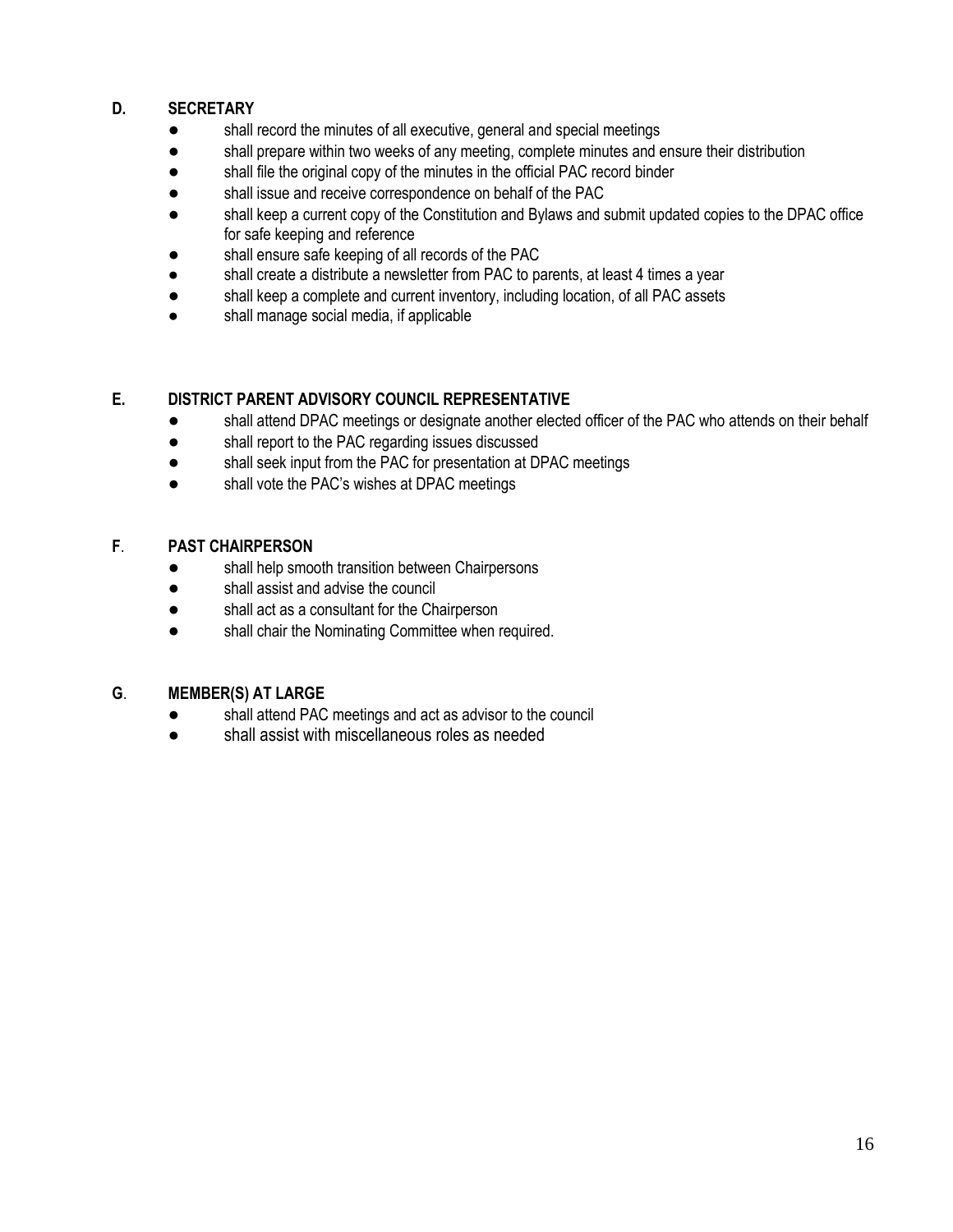#### **A. FUNDRAISING COORDINATOR**

- shall propose fundraising projects to the Executive ensuring that they meet the guidelines established in the Constitution, Bylaws and PAC Policies and Procedures
- shall coordinate all activities related to a fundraising event and act as liaison between the fundraising committee and the PAC Executive
- shall maintain a record of fundraising projects, suggestions for improvement and future events (submit as a final report)
- shall convene and act as Chairperson of a Fundraising Committee, if necessary

#### **B. EMERGENCY PREPAREDNESS COORDINATOR**

- shall send representatives to all meetings of the School Emergency Preparedness Committee
- shall assist the school to ensure all student identification and release forms are up to date and properly stored
- shall check all classroom orange bags once or twice per school year to ensure all supplies are present and fresh, and that all classroom lists are current.
- shall assist with other tasks to help the school meet all of the District 43 Emergency Preparedness recommendations

#### **C. HOT LUNCH COORDINATOR**

- shall coordinate with the Principal as to convenient dates to offer special lunch service to students and staff
- shall coordinate the ordering and delivery or preparation of any food
- shall ensure special lunch events are self supporting
- shall maintain a record of supplier contacts and suggestions for the smooth operation of this task
- shall ensure current health and safety standards are met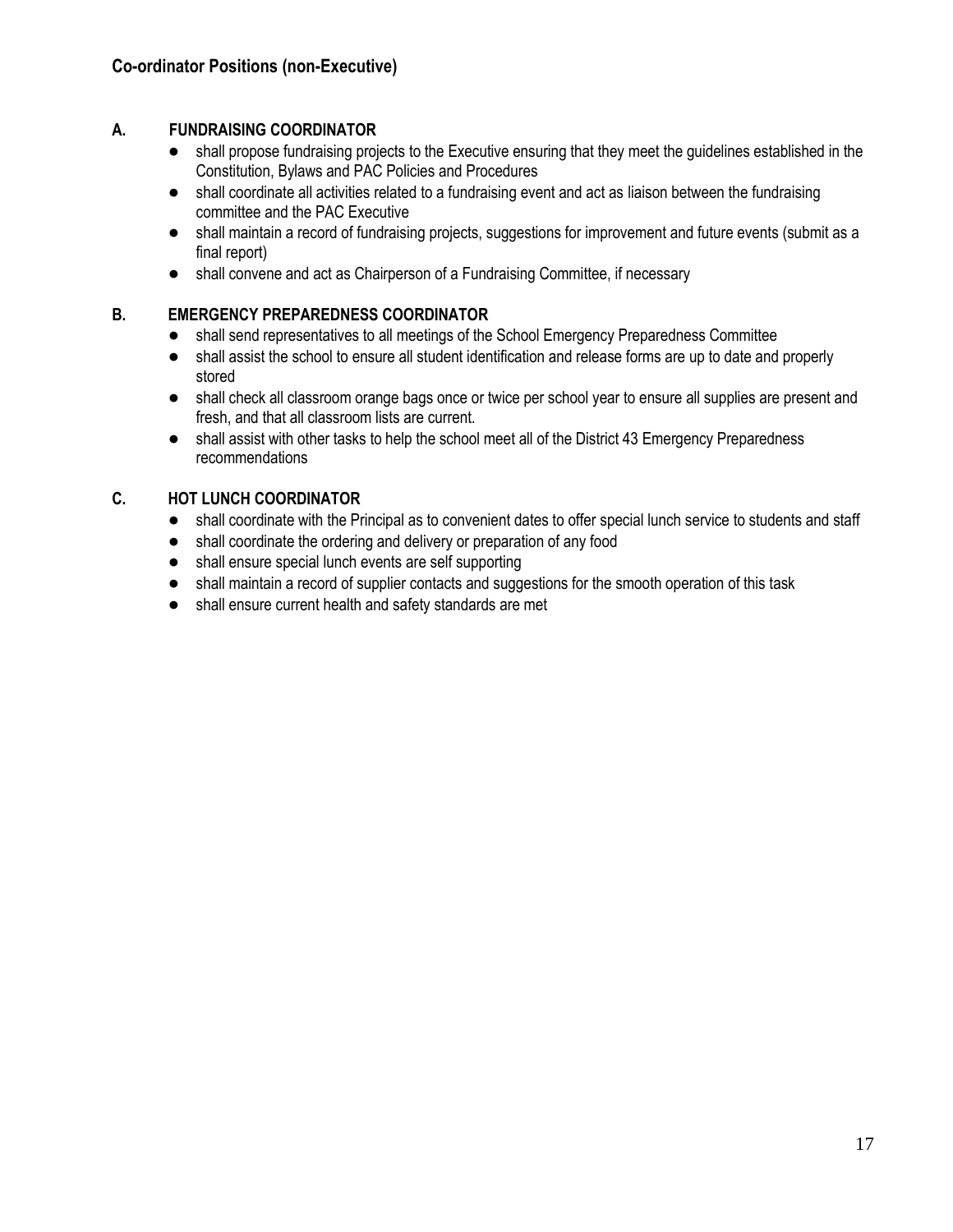#### **A. Emergency Preparedness Committee**

- shall send representatives to all meetings of the School Emergency Preparedness Committee
- shall assist the school to ensure all student identification and release forms are up to date and properly stored
- shall check all classroom orange bags once or twice per school year to ensure all supplies are present and fresh, and that all classrooms lists are current.
- shall assist with other tasks to help the school meet Level 1 of the District 43 Emergency Preparedness recommendations

#### **B. Historical Committee**

- shall collect and act as custodian of all material (such as photos, memorabilia, and records of events and people of Hillcrest Middle School and the PAC) and to document the history, activity, and accomplishments of the students, school, and the PAC
- shall keep these materials safe and orderly and ready for use for external reviews or school event use

#### **C. Parent Communications Committee**

- Newsletter Editor shall prepare and distribute newsletters/bulletins to parents as directed by the **Executive**
- Parent Information Centre Coordinator shall oversee the Parent Information Centre shelves and bulletin boards and post materials as directed
- Photocopy Coordinator shall ensure the production and distribution of any PAC materials to members

#### **D. Fundraising Committee**:

● Money Counter - shall oversee the counting, recording, and preparation of money for deposit by the Treasurer. This person shall act as an assistant and report to the PAC Treasurer

#### **E. Social Committee:**

- First Day of School Morning Coffee
- Christmas VIP hot chocolate and cookie delivery
- Teacher Appreciation Lunch

#### **F. Hot Lunch Committee**:

- Coordinate with suppliers and plan menus for hot lunches.
- Coordinate volunteers